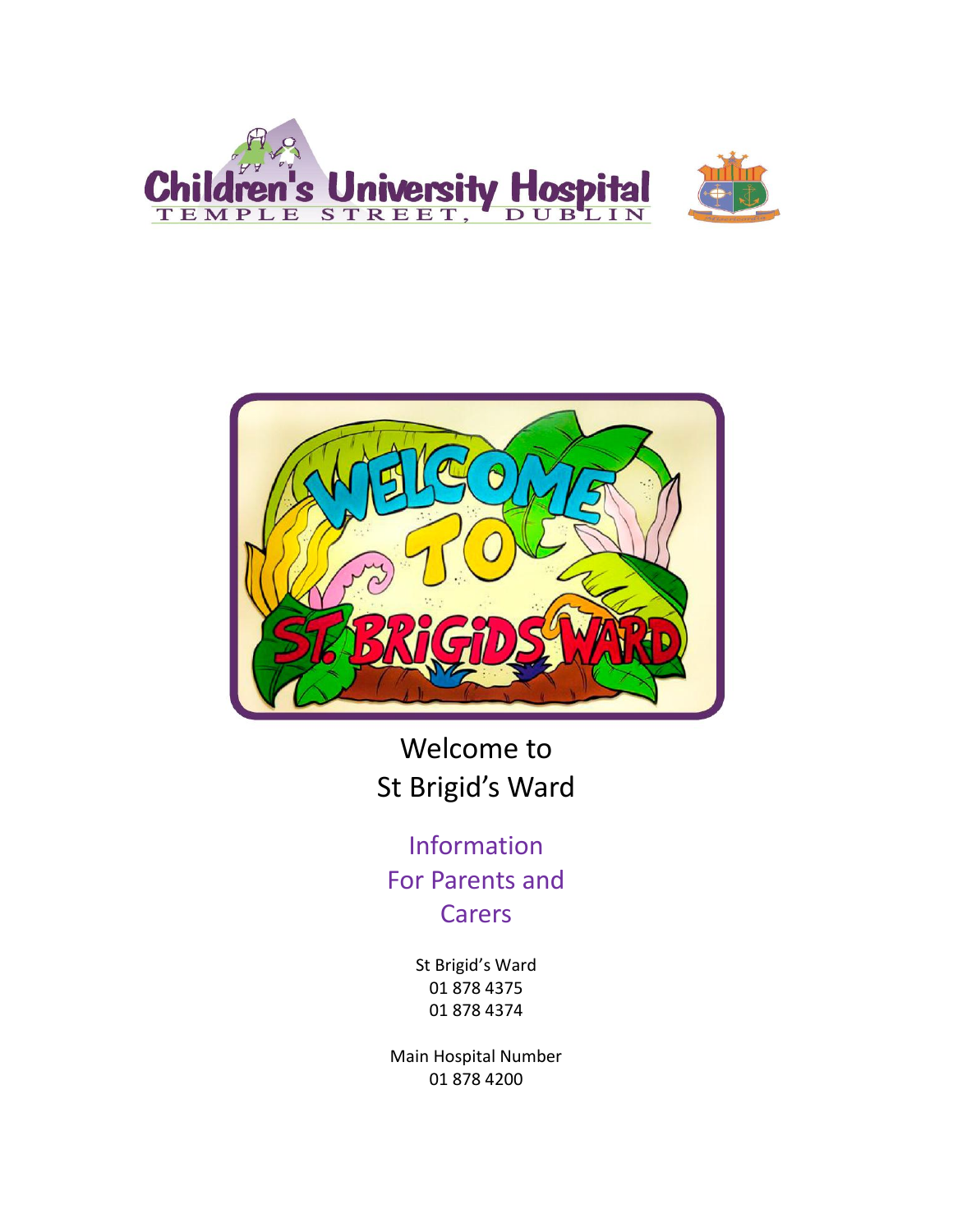St.Brigids ward in a metabolic ward. Our aim is to provide the highest standard of individualised nursing care to babies and children up to the age of 18. We promote family centered care by supporting parents or carers during their stay in hospital.

We are a 7 bedded high dependency ward and are the tertiary care referral centre for investigation and treatment of children suspected of having a metabolic disorder including those detected on the Newborn Screenng Programme.

Our multidisciplinary team is consultant led and inculdes medical, nursing, dietetic, psychology, social workers and laboratory staff.

## Special Investigations

On St.Brigids Ward the nurses carry out a number of special tests for investigations of a metabolic disorder. When you arrive on the ward, a nurse/doctor will explain each test your child will be having and will provide information leaflets where available, if you have not previously received them.

### Handover

A handover report takes place when the nurses change shift at 7.45am- 8.30 am and between 7.45pm – 8.30pm. This takes place at the nurses station. During this time we ask that you limit the times you enter or leave the ward to protect the confidentiality for all children and families.

## Important Points

St.Brigids ward is open from Monday - Friday except bank holidays.

Toilets for visitors are located on the ground floor, opposite the main entrance and near the Emergency Department reception.

Once your child is admitted, please do not take your child from the ward without St.Brigids ward is open from Monday - Friday except bank holidays. permission from nursing staff.

years of age must wear one name band at all times. Children under two years of age, must wear two names at all times. Children over two

Please make sure your child's property is stored in the bedside locker provided.

Please ensure your child's cot side is up at all times.

Inform staff of any medication your child is on. For safety reasons please give all medications to the nurse on admission.<br>medications to the nurse on admission.

All your child's meals and feeds will be supplied by the hospital during their stay.

Parents, cares and visitors are not allowed bring hot drinks or food onto the ward.

Nurses wearing red aprons will be administering medications. Please avoid unnecessary interruptions during this time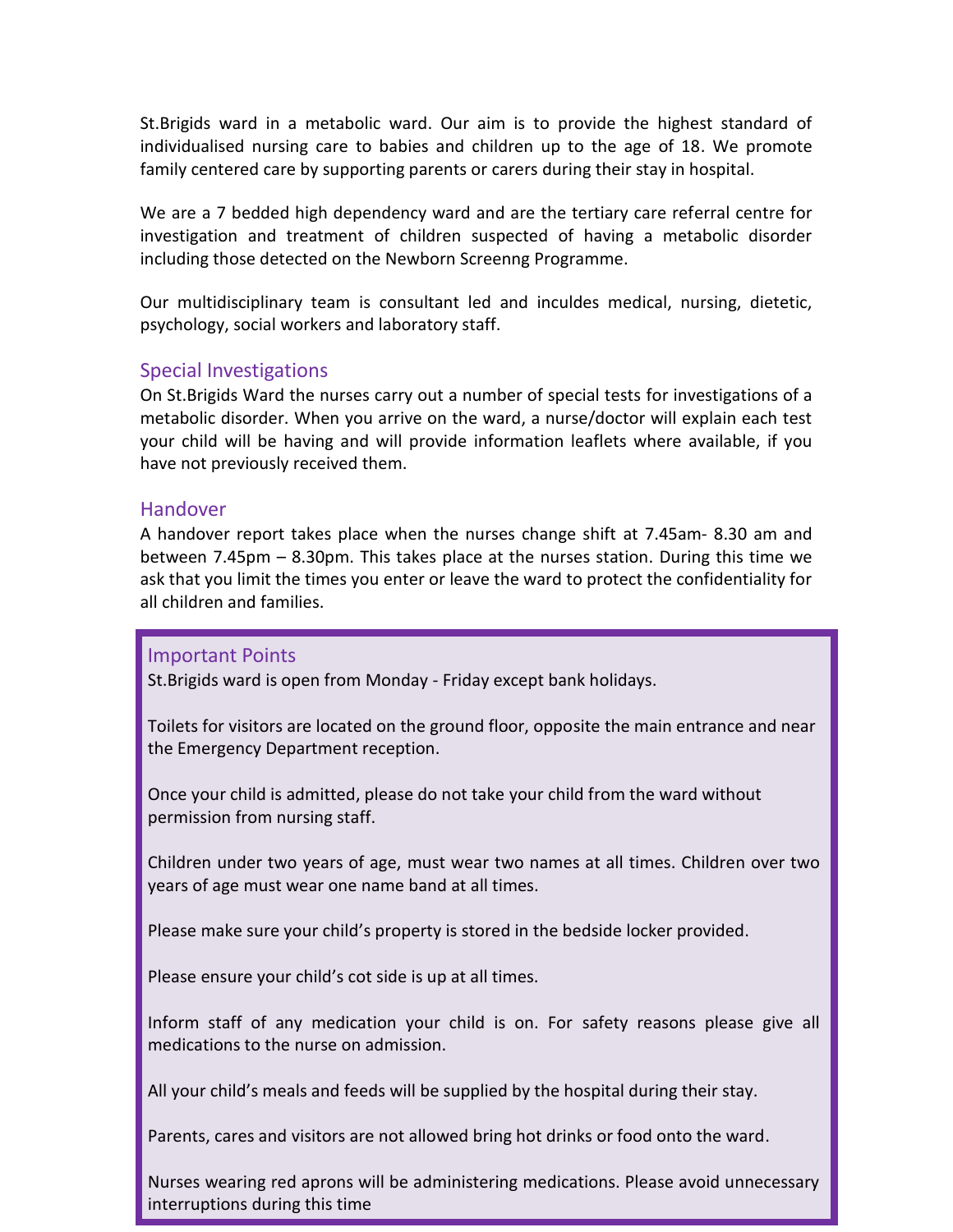Ward Meal Times

Breakfast 8.30am Dinner 12.30pm Tea time 4.15pm Supper 8.30pm



Children on prescription diets can choose what they want for their dinner, tea and what snacks as directed by the dietitians. We aim to meet these requests where possible. HALAL and vegetarian meals are also available on request.

## Isolation Rooms

As part of their care some children need to be nursed for in a room on their own (isolation) with a restriction on visiting. Children in isolation must stay in their room. Please wash your hands regularly especially when entering and leaving the room in order to prevent the spread of infection.

# Playroom and Hospital School

Your child may visit the school or playroom with the permission of the nursing staff. Children who are in isolation will be visited by the teacher and play specialist. During school holidays all school going children are free to attend the playroom.

Playroom opening times School opening times Monday - Friday **Monday - Friday** 9.30am – 12.15pm 9.30am – 12.30pm  $1.45 \text{pm} - 4.00 \text{pm}$ .  $1.10 \text{pm} - 3.20 \text{pm}$ 

## Play Specialist

A play specialist is available on the ward, they can arrange toys, DVDs and art supplies for your child. The play specialist can help to make the hospital a fun place or play a role in distracting your child while tests are being carried out.

## Social Work Department

Your child's admission to hospital may prove to be a very stressful time for you and your family. A limited social work team is available to you, to assist and offer advice on personal, family and other matters that may arise during your hosital stay. Please ask a member of staff to arrange an appointment for you, if required.

## Visiting times

Visitors are welcome between 10am - 8pm. At these times only 2 people are allowed at the child's bedside. Parents/guardians may be present all day and one parent may stay at night. If you have any other questions please do not hesitate to ask a member of staff. Children under one year of age or those without vaccinations may not visit the hospital.

Visiting may be further restricted at times; you will be informed if restrictions are in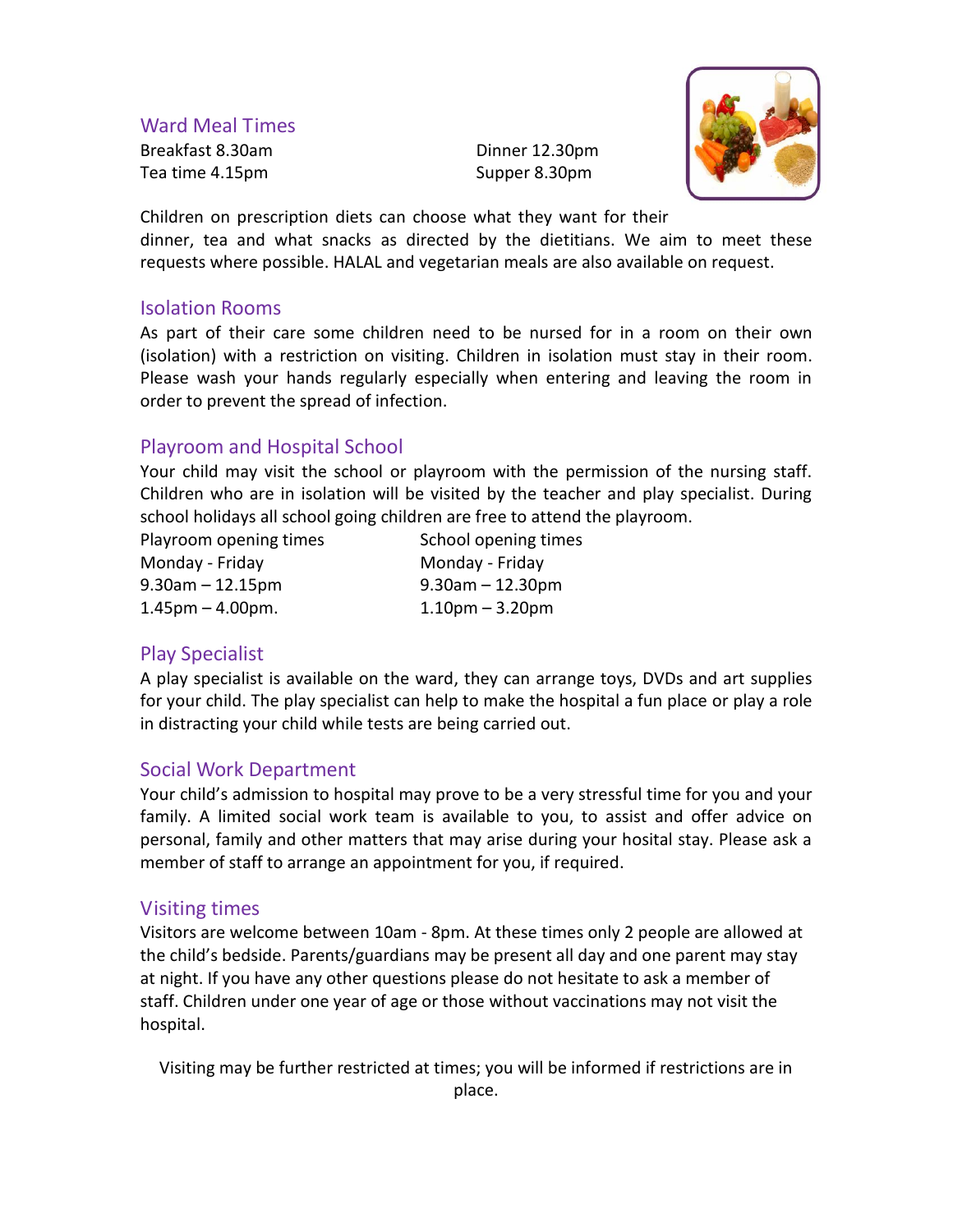# Hospital Restaurant

The restaurant is on the lower ground floor it serves breakfast and dinner.

#### **Breakfast:**

| Mon – Fri   | $Sat-Sun$     |
|-------------|---------------|
| 7.30am-9am. | 8am – 10.30am |

#### **Dinner:**

Monday – Friday 11.45am-2.30pm

The canteen has vending machines with a limited range of ready meals, snacks, and tea/coffee. There is a microwave available for your use.

### Faith

Our hospital chapel opens daily from 7am – 7pm. Mass is at 9.30am on Sundays and Holy Days. Our multifaith / reflection room is open from 7am – 7pm each day. It is located on St.Joan's corridor on the first floor (near the main reception desk). The hospital chaplains can also arrange for ministers of different faiths to visit with you.

## Parents Accommodation

There are a small number of rooms available for a small charge in parents' accommodation. Talk to a member of staff if you would like to avail of one of these rooms or contact the parents accommodation coordinator on 01-8784300 prior to admission, this does not guarantee a room. We provide a single mattress to be used by a child's bed. There are a number of hotels and B&B's located nearby, please check the hospital website for information.

## Fire Alarm

In the unlikely event of a fire, please follow a member of staff who is trained in the hospitals evacuation procedure. The fire alarms are tested on Tuesday mornings.

## Transport and Parking

If you need any information on buses or trains please ask a member of staff or access the hospital website. There is a very limited amount of parking around the hospital and it is generally on street, pay and display parking. Please visit our website [www.cuh.ie](http://www.cuh.ie/) for further information.

## Useful Websites

[www.metabolics.ie](http://www.metabolics.ie/) [www.cuh.ie](http://www.cuh.ie/)